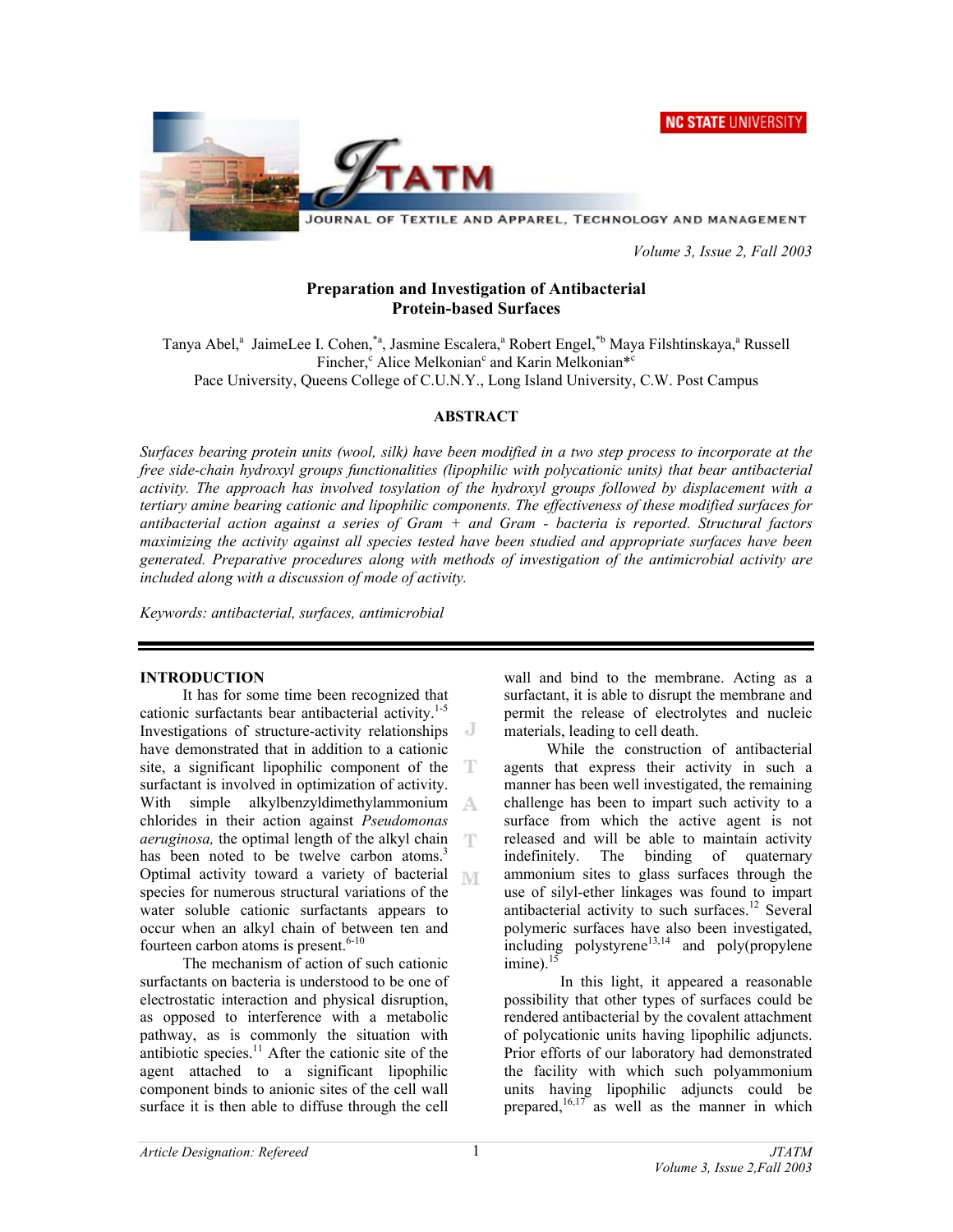such materials could be attached to a variety of primary hydroxyl sites in complex structures.<sup>18</sup>

Following from this we previously have reported on the preparation and investigation of a variety of *carbohydrate* derived surface materials that were similarly functionalized.<sup>18</sup> These functionalized surfaces have been noted to be antibacterial with regard to a broad series of Gram + and Gram - bacteria. Success with such *carbohydrate*-derived surfaces, particularly cotton, has suggested that other types of fabric surfaces might also be rendered antibacterial. Using active cationic surfactant components as previously described, a similar approach and resultant activity might be anticipated for proteinaceous surfaces with a significant concentration of serine residues. The primary hydroxyl group of the amino acid appears to be an ideal site for incorporation of the active components. In this way, both wool and silk fabrics might be rendered antimicrobial as the serine content of each is significant (minimum values are for wool  $\sim 10\%$ , <sup>19,70</sup> and for silk, 13- $17\%$ <sup>19</sup>). The current report is concerned with the

functionalization of wool and silk surfaces in this manner and the investigation of their resultant antimicrobial activity.

### **RESULTS AND DISCUSSION**

 For the present effort parent polyammonium units having lipophilic adjuncts were prepared by a modification of previously noted techniques<sup>16,17</sup> using the bis-tertiaryamine 1,4-diazabicyclo[2.2.2]octane in reaction with appropriate haloalkanes in ethyl acetate solution (Equation 1). The resultant monocationic salts (**1**  – **4**), which readily precipitated from solution, were isolated by suction filtration and dried under vacuum. All exhibited  ${}^{1}H$  and  ${}^{13}C$  NMR in accord with their proposed structures, as well as elemental analyses in accord with hydrated states of their elemental formulae, which have been reported previously.<sup>16,17,21</sup>

 Protein-based surfaces (100% silk cloth, commercial grade; 100% wool cloth, commercial grade) were activated and functionalized (as noted in Equation 2), followed by washing and drying, to generate the modified surfaces.



# **Equation 1**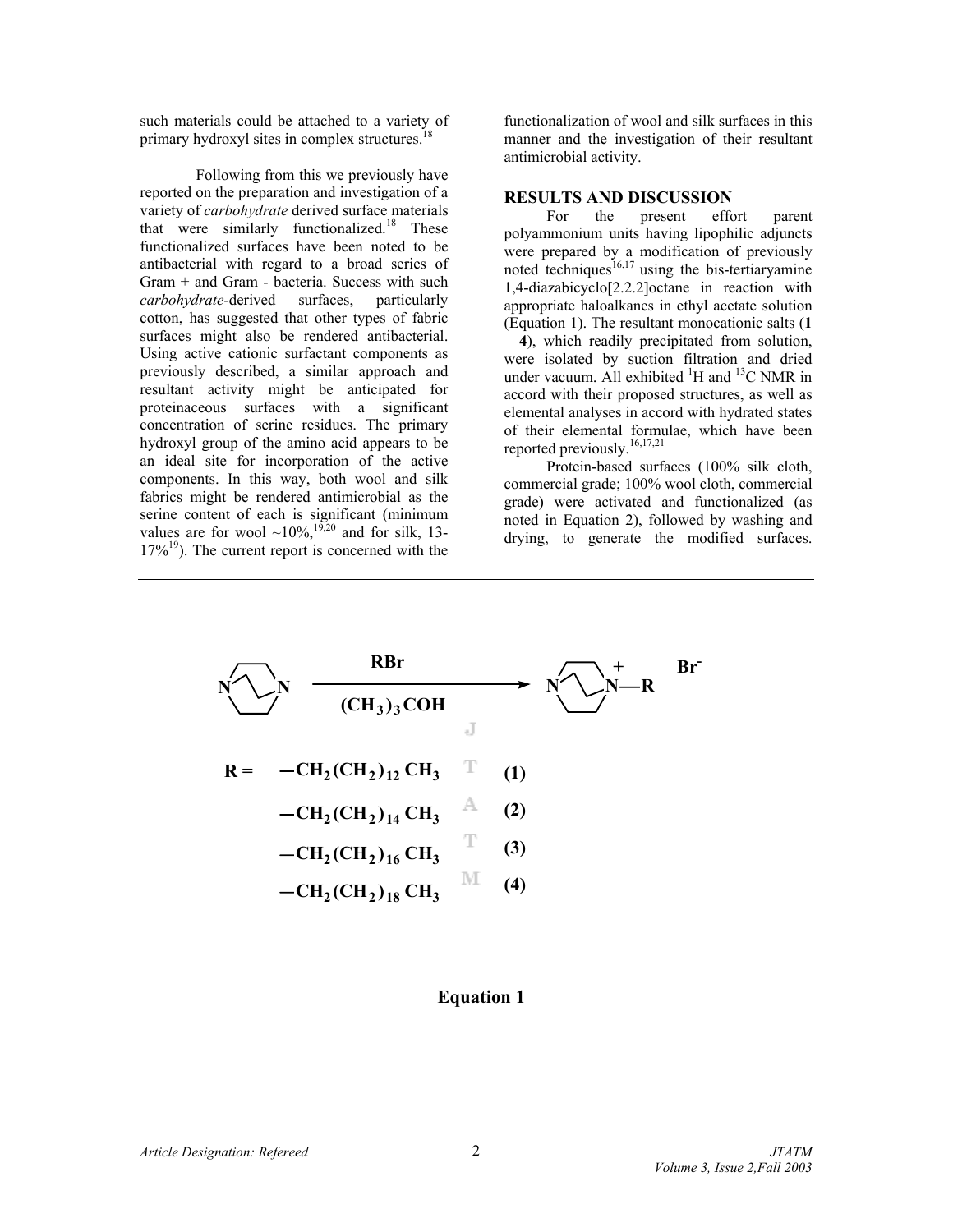

**P-dabco-R**

| $R =$ | $-C_{12}H_{25}$ | P-dabco-C12 |
|-------|-----------------|-------------|
|       | $-C_{14}H_{29}$ | P-dabco-C14 |
|       | $-C_{16}H_{33}$ | P-dabco-C16 |
|       | $-C_{18}H_{37}$ | P-dabco-C18 |
|       |                 |             |

## **Equation 2**т

The structural components presumed for the protein surfaces are deduced from the  $\mathbb{N}$ corresponding results previously found for attachment of the cationic components to substrates bearing primary hydroxyl groups.18,21 The reactivity of *p*toluenesulfonyl chloride with alcohols is well known.<sup>22</sup> Primary hydroxyl sites can be functionalized quite specifically relative to secondary sites within the same molecule. Thus, tosylation (and subsequent displacement by the tertiary amine) of the available hydroxyls of the serine residues of

the proteins is presumed to occur without reaction also occurring at any available secondary or aromatic hydroxyl sites. Very significantly, tosylation of these systems has been accomplished without the use of pyridine. Two alternative tosylation procedures have been accomplished using both wool and silk, the first using solid sodium bicarbonate present as an acid sink in acetonitrile medium. The second is most promising for applications, tosylation being performed in aqueous medium with sodium bicarbonate dissolved. This provides a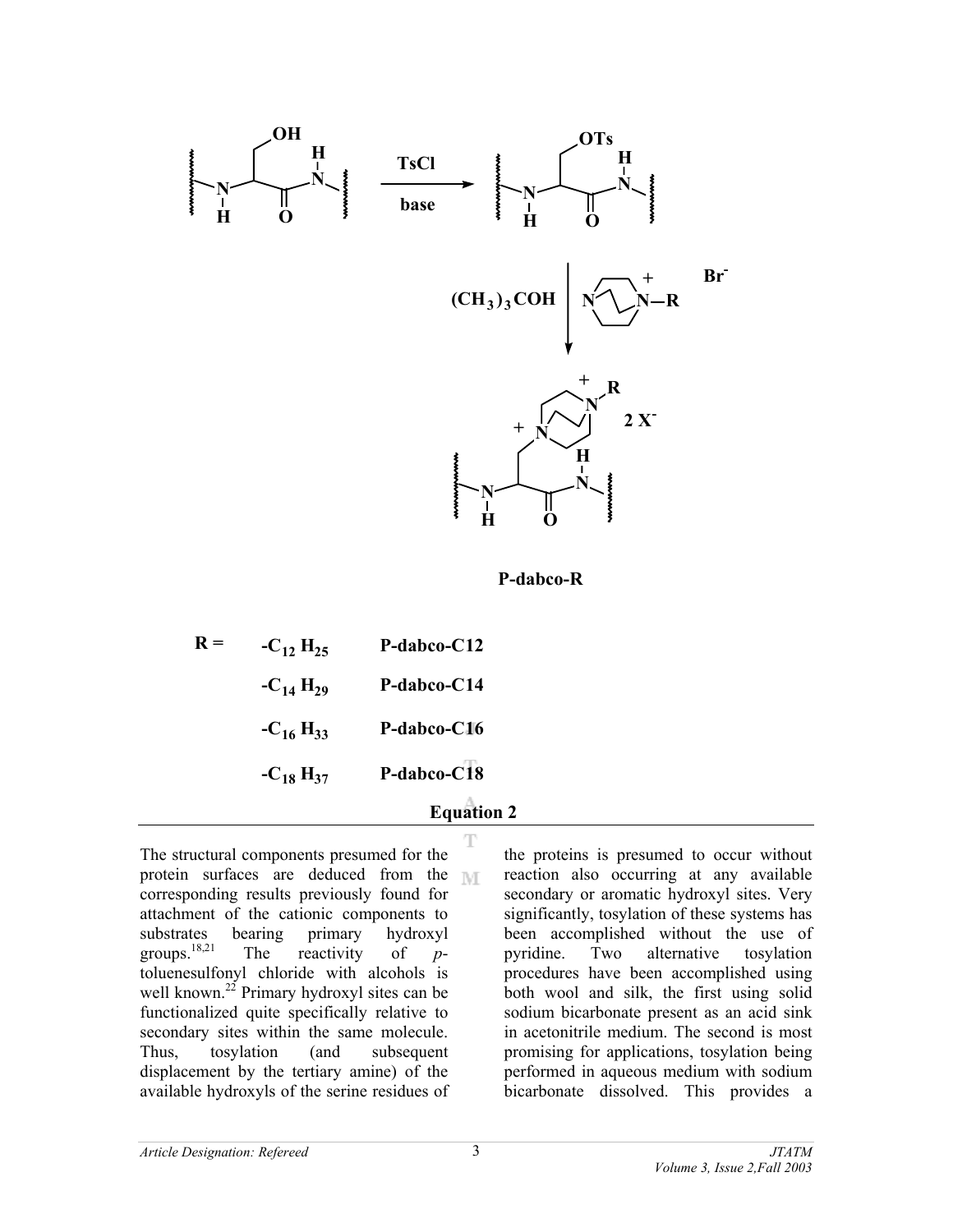homogeneous reaction medium (except for the proteinaceous surface) minimizing the use of noxious organic reagents. The resultant modified proteinaceous materials exhibit the same activity as those produced using pyridine as a base in the tosylation step.

 Four bacterial strains (two Gram - and two Gram +) were investigated, as noted below, with note of their American Type Culture Collection reference number:

| Escherichia coli |          |
|------------------|----------|
| (ATCC #14948)    |          |
| Proteus          | vulgaris |
| (ATCC#13315)     |          |
| Bacillus cereus  |          |
| (ATCC #14579)    |          |
| Staphylococcus   | aureus   |
| (ATCC #6538)     |          |

 Two types of experiments were performed to test the efficacy of the materials against these bacteria. First,  $\sim 10^5$ 

bacteria were added to a test sample of the modified surface having an area of  $0.25 \text{ in}^2$ placed on a rich medium and incubated, along with a control surface on the same plate. Control surfaces consist of the fabric of interest that have been washed with the same solvent system as the experimental surfaces, but have not been treated with the lipophilic adjunct.

Growth of bacteria off the edge of the surface was observed visually, following which the surfaces were placed in 4 mL of liquid growth medium and incubated for 16 hr. Growth of bacteria in these liquid media were measured turbidimetrically. (In all instances, involving each of the two types of protein-based surfaces, the control experiments exhibited full growth of the bacteria in all growth studies.) Growth of each of the bacteria in the liquid media experiments with modified silk is shown in Table 1. Corresponding results for modified wool surfaces are shown in Table 2.

|                    | Table 1<br>Growth of bacteria on modified silk surfaces as a<br>percentage of control |             |    |           |           |
|--------------------|---------------------------------------------------------------------------------------|-------------|----|-----------|-----------|
|                    |                                                                                       |             | e. |           |           |
|                    | E. coli                                                                               | P. vulgaris | T  | B. cereus | S. aureus |
| <b>P-dabco-C12</b> | $\theta$                                                                              |             |    | 0         | $\theta$  |
| <b>P-dabco-C14</b> | 44                                                                                    | 4.6         | T  | $\theta$  | $\theta$  |
| <b>P-dabco-C16</b> | $\theta$                                                                              | $\theta$    |    | 0         | 0         |
| <b>P-dabco-C18</b> | 70.9                                                                                  | 24.6        | M  | 0         |           |



*E. coli P. vulgaris B. cereus S. aureus*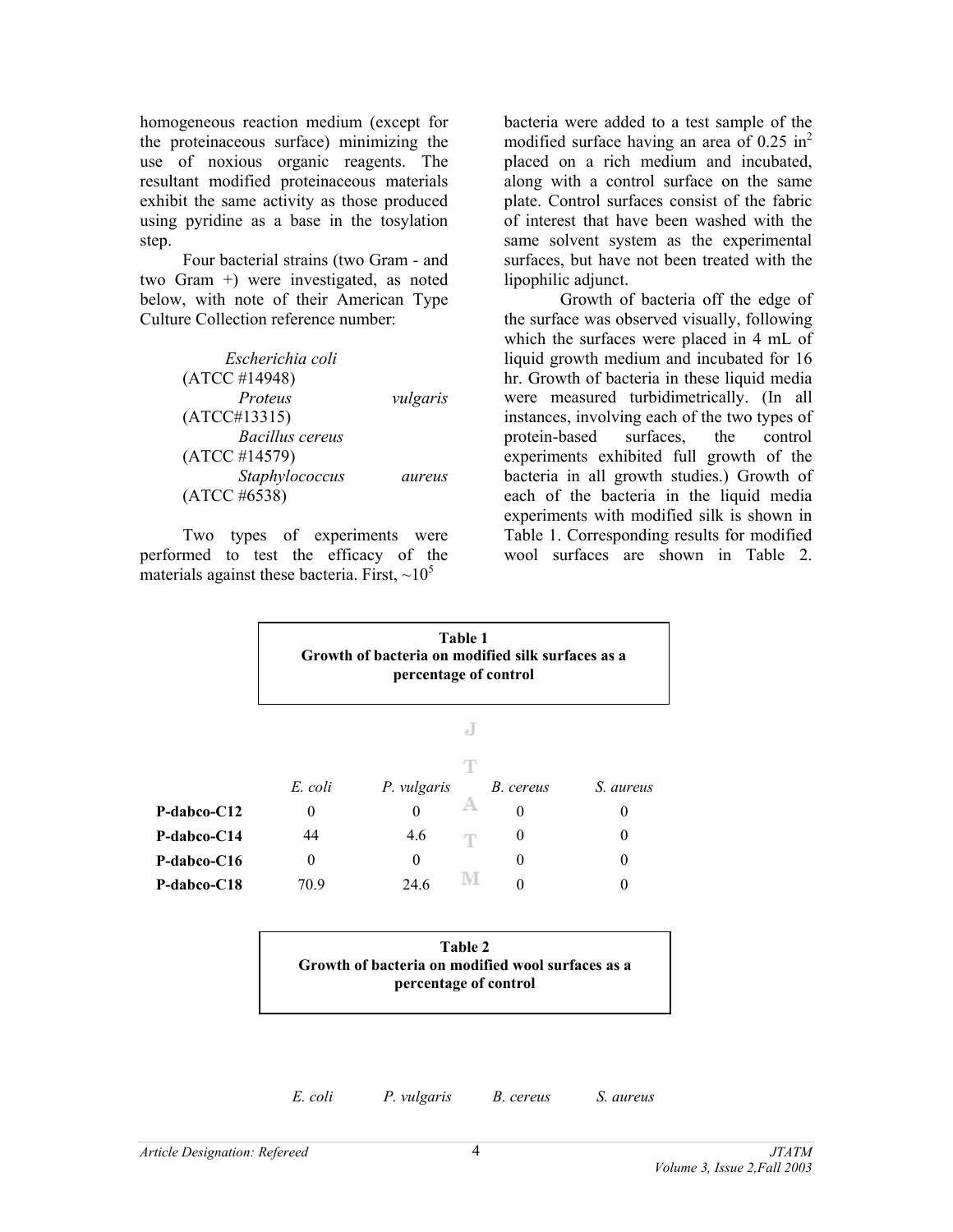| $P$ -dabco- $C12$ | 17.8 | 21.4 |      |
|-------------------|------|------|------|
| P-dabco-C14       | 994  | 917  |      |
| P-dabco-C16       | 50.7 | 198  |      |
| P-dabco-C18       | 74.9 | 22.1 | 19.5 |

Fundamentally, this work demonstrates that broad antibacterial activity can be imparted to silk surfaces through the covalent attachment of cationic agents with lipophilic adjuncts. Both Gram + and Gram – bacteria were killed completely (*no* growth of bacteria in rich liquid medium after addition to treated surface on nutrient rich plate) with two of the four attached agents (**P-dabco-C12** and **P-dabco-C16**). Three of the cationic agents

(**P-dabco-C12, P-dabco-C14** and **P-dabco-C16**) exhibited complete killing of Gram + bacteria but not (the more resistant) Gram – bacteria.

In a further type of experiment,  $10<sup>6</sup>$ bacteria were spread on agar plates containing a rich medium, and modified surfaces were placed on top. Incubation was

then performed overnight, after which the modified surfaces were discarded. Scrapings of agar from the region beneath the added surface were placed in 4 mL of liquid growth media and further incubated overnight. Growth of surviving bacteria in these liquid media was measured turbidimetrically. (Control surfaces were also included on each plate as noted before; all controls exhibited full growth of bacteria.) Full data for these growth experiments are shown in Table 3 for modified silk and Table 4 for modified wool surfaces. Again, with silk surfaces, **Pdabco-C12** and **P-dabco-C14** exhibited the greatest activity against both Gram + and Gram – bacteria, and **P-dabco-C16** exhibited significant activity against Gram + bacteria

|                    | Table 3<br>Growth of bacteria on agar under modified silk surfaces<br>as a percentage of control |                                    |          |           |  |
|--------------------|--------------------------------------------------------------------------------------------------|------------------------------------|----------|-----------|--|
|                    |                                                                                                  | a.                                 |          |           |  |
|                    |                                                                                                  | т                                  |          |           |  |
|                    | E. coli                                                                                          | P. vulgaris <sup>4</sup> B. cereus |          | S. aureus |  |
| <b>P-dabco-C12</b> | 0                                                                                                | 26.5<br>T                          | $\theta$ | $\theta$  |  |
| <b>P-dabco-C14</b> | 0                                                                                                | 0                                  | 0        | NA        |  |
| <b>P-dabco-C16</b> | 32.7                                                                                             | 22.3<br>- IVI.                     | $\theta$ | 0         |  |
| P-dabco-C18        | 42.4                                                                                             | NA                                 | 15.5     | NA        |  |

| Table 4                                                 |  |  |  |  |
|---------------------------------------------------------|--|--|--|--|
| Growth of bacteria on agar under modified wool surfaces |  |  |  |  |
| as a percentage of control                              |  |  |  |  |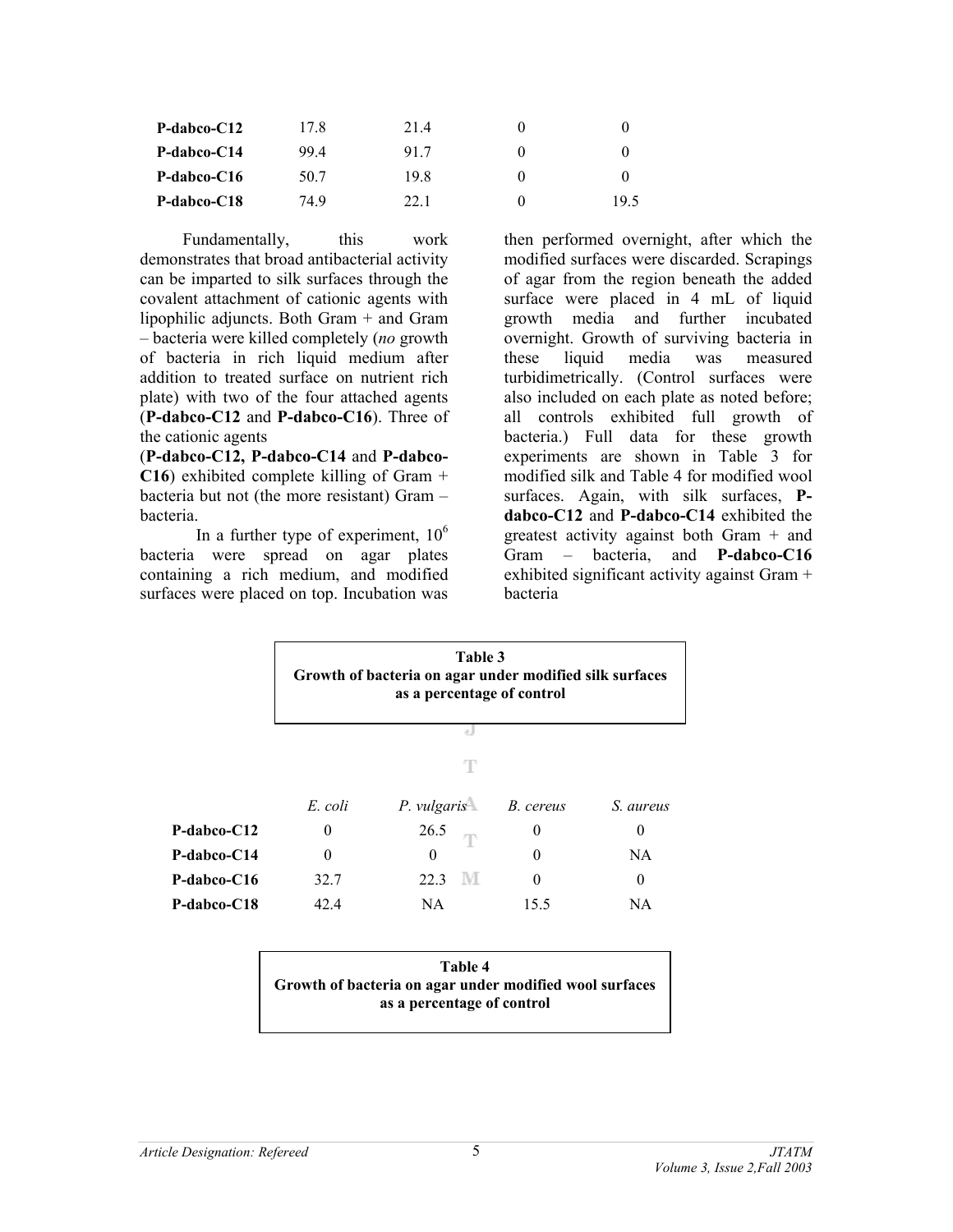|                   | E. coli | P. vulgaris | B. cereus    | S. aureus |
|-------------------|---------|-------------|--------------|-----------|
| $P$ -dabco- $C12$ | 31.7    |             | $_{0}$       | $\theta$  |
| P-dabco-C14       | 28      | $\theta$    | $\theta$     | $_{0}$    |
| P-dabco-C16       | 82.5    | 63.7        | $\theta$     | $\theta$  |
| P-dabco-C18       | 93 9    | NΑ          | $\mathbf{0}$ | NA        |

An optimal chain length of the lipophilic unit for antibacterial activity is observed for these protein-based surfaces as was previously with carbohydrate-based surfaces.<sup>18</sup> Maximal antibacterial activity can be observed toward particular types of bacteria using various chain lengths of lipophilic species. We are continuing investigation of variations in nature of the lipophilic chain in an effort to understand this structure/activity relationship.

The antibacterial activity may be understood as occurring in a stepwise manner. The lipophilic chains can be subsumed by the bacterial species to a stage where the cationic portion is brought into intimate contact with the cell surface, *and is subsumed sufficiently far that it is not easily expelled*. Detergent-like action then results in cell surface disruption initiating cell destruction. A particular advantage of such action is the lack of consumption of the antibacterial agent; it is not changed in the process and remains attached to the surface.

Clearly, modification of T proteinaceous surfaces (silk and wool) by the covalent attachment of A. lipophilic/cationic adjuncts imbues those surfaces with an antibacterial character. m However, the activity against both Gram  $+$ and Gram - bacteria is not as great as that  $\mathbb{M}$ previously reported using similarly activated carbohydrate-derived surfaces. We ascribe this characteristic to the necessarily decreased loading of the agent to the proteinaceous surfaces. Only 10-20% of the surface constituent units (serines) of the proteinaceous surfaces is capable of being modified, whereas virtually all of the surface units of a carbohydrate-based surface can be so modified. It is unlikely that antibacterial action results from a single active functionality interacting with the bacterial

cell. Rather, with the large cell settling on the surface, the greater the number of active functionalities in a relatively small region that can interact with the cell the greater the likelihood that a sizable fissure of the cell envelope can result. This action is significantly less likely for a surface that is partially-serine than one that bears an active functionality throughout the exposed surface. Nonetheless, significant activity is observed for the modified proteinaceous surfaces.

Several other comparisons with the previously reported carbohydrate surface results may be noted. With proteinaceous surfaces (compared to carbohydrate-based surfaces) the adjunct with a saturated 16 carbon chain is no longer most active.<sup>18</sup> Shorter chains, particularly the 12-carbon chain, exhibit greater activity. This is in closer correspondence with prior work on other surfaces.3,6-10 It would appear that the activity of such adjuncts is influenced by the nature of the surface to which they are attached. Further, Gram + bacteria are readily dispatched by all except the saturated 18-carbon chain adjuncts on proteinaceous surfaces, whereas Gram – species remain heartier.

 We are continuing with efforts: 1) to broaden the range of surfaces that can be so modified; 2) to seek optimal structure for the antibacterial agent; and 3) expand the library of microorganisms susceptible to such activity. It would also be of interest to identify proteinaceous materials that are significantly higher in serine content than the silk and wool currently available commercially.

### **EXPERIMENTAL**

*General procedure for the preparation of modified surfaces:* 

J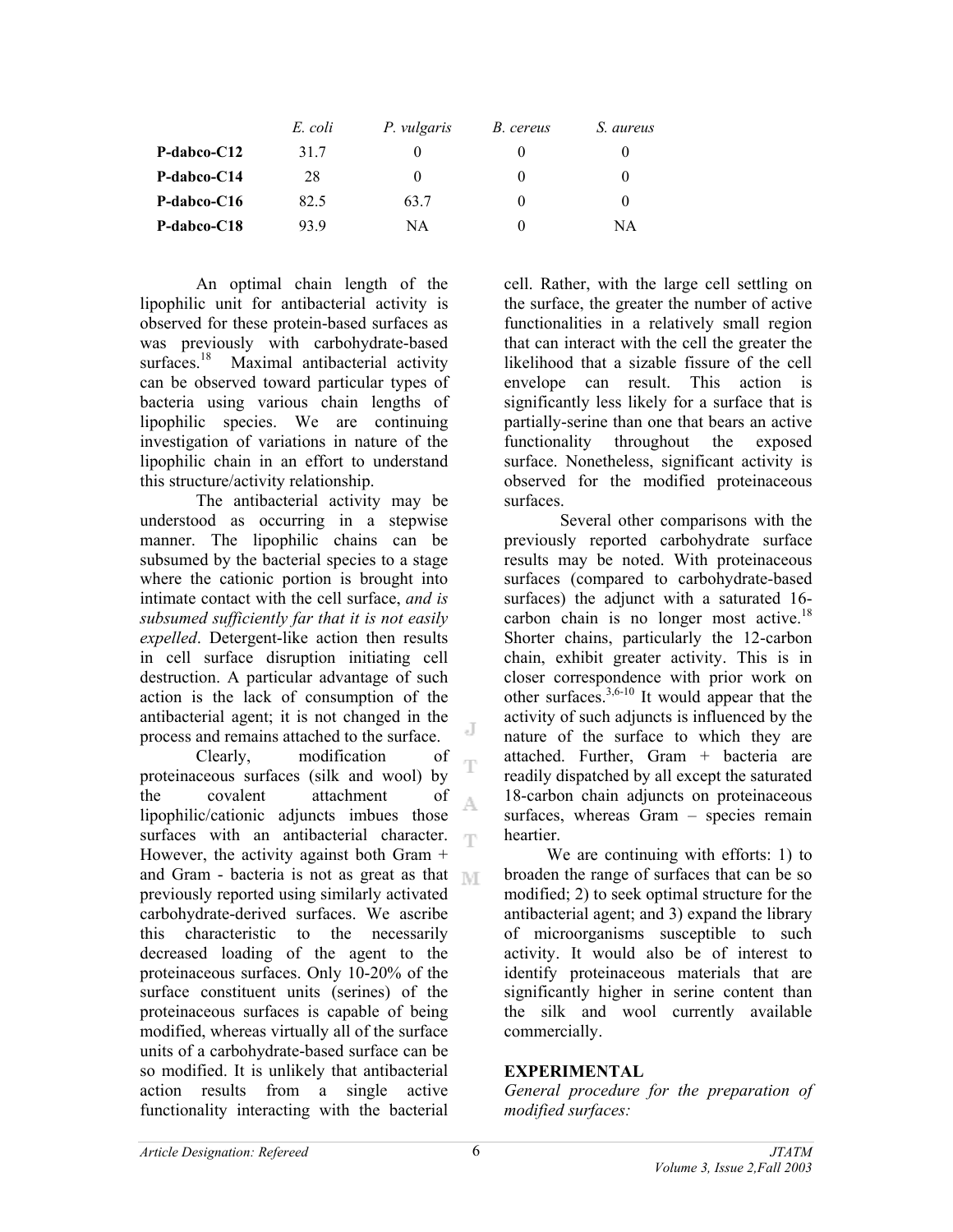A strip (2" x 10", 1.2 g, maximally 2.2 mmol of free serine hydroxyl for silk and 1.1 mmol for wool) of the raw surface material was activated by addition to a solution containing an excess of *p*toluenesulfonyl chloride (10 g, 52.5 mmol) and sodium bicarbonate (5.0 g, 59.5 mmol) in water (100 mL). After standing in the stirred solution for 4 hr, the strip was removed and washed with water chilled with ice. Attachment of the polycationic ligand was then accomplished by placement in a stirred *t*-butyl alcohol solution (25 mL) containing the monocation unit (**1-4**) (an excess - *e.g.* with **4** to generate **P-dabco-C12**, 20 g, 44.7 mmol) and agitated for 24 hours. After this time the modified surface material was removed from the reaction medium and washed repeatedly with water, followed by a brine wash, and finally dried in air without heating.

### *General procedure for determination of the antibacterial characteristics of the modified surfaces:* Experiment 1:

The rich medium used for bacterial growth was prepared from Bacto-tryptone, Bacto-agar, yeast extract and sodium chloride. Each modified surface sample was investigated for its antibacterial effect with each of the bacteria studied in a two-part experiment. Specifically, on the same plate, bearing the growth medium, were placed two separate experimental runs, those being:

> **A** - surface material that had been subjected to the solvent washing procedures of reaction but without addition of the reagent materials, to **IVE** which the bacteria being investigated were added. In each instance µµL of the stock dispersion of bacteria in log growth phase were added using an Oxford Benchmate Pipetman, placing the entire load of bacteria at the center of the test swatch of material (square, 0.5 in to a side). For the strains investigated, this corresponded to addition of the following number of bacteria:

*Escherichia coli*   $1.41 \times 10^5$ *Proteus vulgaris*   $2.34 \times 10^5$ *Bacillus cereus*   $1.54 \times 10^5$ *Staphylococcus aureus* 1.47 x 10<sup>5</sup> **B** – modified surface material, to which the bacteria being investigated were added in the same

manner and amount as noted for **B**

above. The growth plate was incubated overnight at 35˚C. Growth was noted visually in the region around the material surface. Subsequently, the surface material was removed from the growth medium and placed in 4 mL of fresh growth medium and incubated at 35˚C for 16 hr. Growth of bacteria in this instance was measured turbidimetrically using a Beckman Model 25 UV/VIS spectrophotometer at 60 nm.

Experiment 2:

Approximately  $10^6$  bacteria (75 µL) were spread on an agar plate using a cell spreader. A test swatch of material (as in Experiment 1) was added to the top of the bacteria. Plates were incubated overnight at 35˚C. Material swatches were removed and discarded. Scrapings of agar located in the region under the placement of the material were collected and were placed in 4 mL of the growth medium and incubated at 35˚C for 16 hr. Growth was measured turbidimetrically as in Experiment 1.

# **ACKNOWLEDGEMENT**

 The authors wish to acknowledge the assistance of Dr. Elizabeth Lowe in the determinations of surface characteristics.

# **REFERENCES**

- 1. M.R.J. Salton, *J. Gen. Physiol*., 1968, **52**, 227S-252S.
- 2. W.B. Hugo and M. Frier, M. *Appl. Microbiol.,* 1969, **17**, 118-127.
- 3. E. Tomlinson, M.R. Brown and S.S. Davis, *J. Med. Chem.*, 1977, **20**, 1277-1282.

т

ηñ